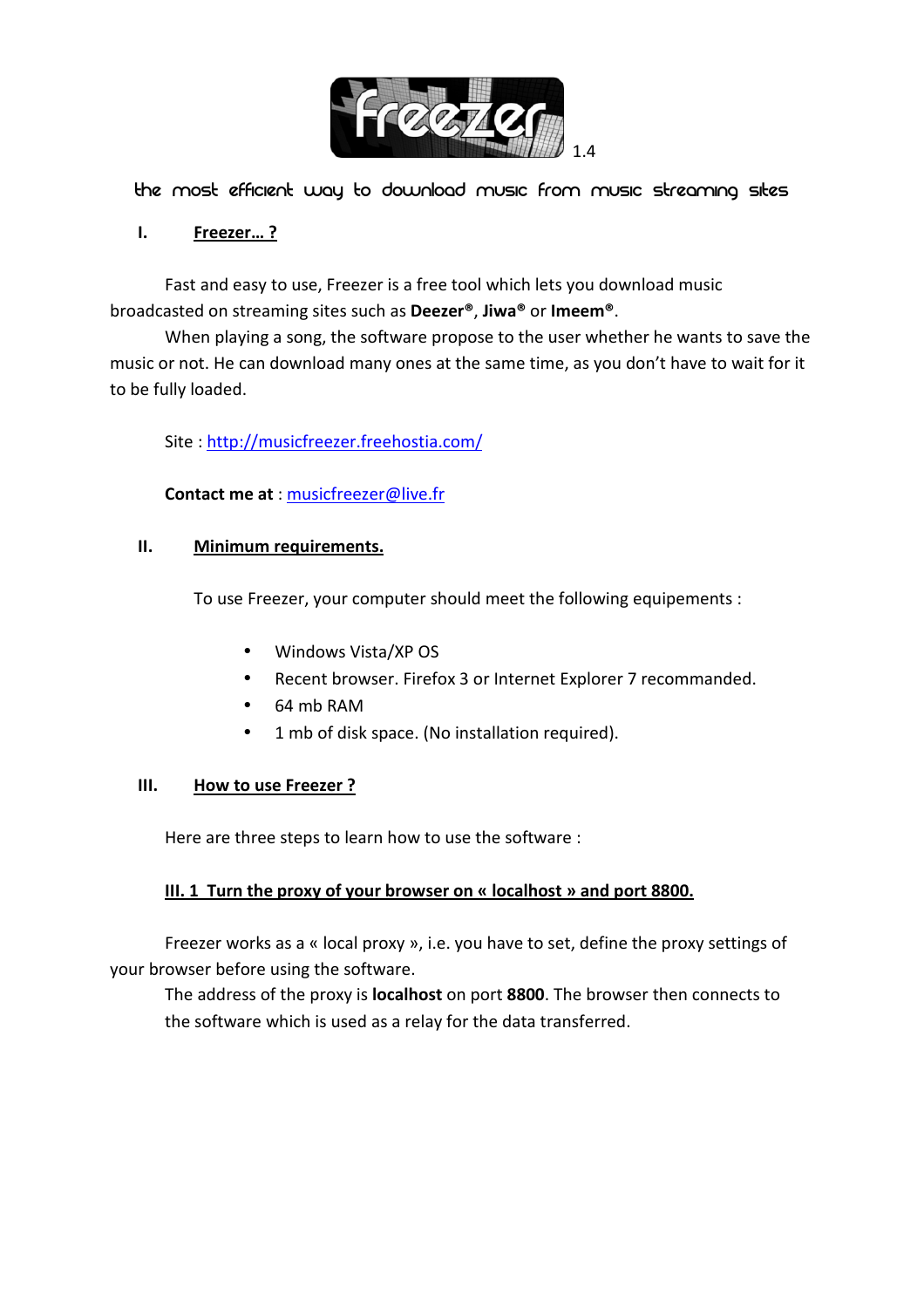**To define the proxy** under firefox :

1. Go to Tools -> Options. Then click on the tab Advanced and Settings :

| Google - Mozilla Firefox                                                                           |                                               |
|----------------------------------------------------------------------------------------------------|-----------------------------------------------|
| File<br><b>Bookmarks</b><br>Edit<br>View<br>Go                                                     | <b>Tools</b><br>Help                          |
|                                                                                                    | Web Search<br>Ctrl+K                          |
|                                                                                                    | Read Mail (1 new)                             |
| Getting Started <b>by</b> Latest Headling                                                          | New Message<br>Ctrl+M                         |
|                                                                                                    | Downloads<br>$Ctrl + J$                       |
|                                                                                                    | Extensions                                    |
|                                                                                                    | Themes                                        |
|                                                                                                    | JavaScript Console                            |
|                                                                                                    | Page Info                                     |
|                                                                                                    | Clear Private Data Ctrl+Shift+Del             |
|                                                                                                    | Options                                       |
|                                                                                                    | Web<br>News<br>Images<br>Groups<br><u>Fro</u> |
|                                                                                                    |                                               |
|                                                                                                    | Google Search<br>I'm Fee                      |
|                                                                                                    |                                               |
| <b>Options</b>                                                                                     | $\vert x \vert$                               |
| t i<br>ŋ.                                                                                          |                                               |
| Tabs<br>General<br>Content<br>Privacy                                                              | Downloads<br>Advanced                         |
| Home Page                                                                                          |                                               |
| about:blank<br>Location(s):                                                                        |                                               |
| Use Current Page                                                                                   | Use Bookmark<br>Use Blank Page                |
|                                                                                                    |                                               |
| Default Browser<br>Firefox should check to see if it is the default browser when<br>г<br>starting. | Check Now                                     |
|                                                                                                    |                                               |
|                                                                                                    |                                               |
| Connection<br>Determine how Firefox connects to the Internet.                                      | Connection Settings                           |

2. Check « Manual proxy configuration » and write « localhost » and « 8800 » in the fields HTTP proxy and Port.

OK Cancel Help

| c                                         | Auto-detect proxy settings for this network.   |       |      |
|-------------------------------------------|------------------------------------------------|-------|------|
| Manual proxy configuration:<br>$\epsilon$ |                                                |       |      |
| <b>HTTP Proxy:</b>                        | localhost                                      | Port: | 8800 |
|                                           | Use this proxy server for all protocols!       |       |      |
| SSL Proxy:                                | localhost                                      | Port: | 8800 |
| <b>ETP Proxy:</b>                         | localhost                                      | Port: | 8800 |
| Gopher Proxy:                             | localhost                                      | Port: | 1880 |
| SOCKS Host:                               | localhost                                      | Port  | 8800 |
|                                           | $C$ SOCKS v4 $C$ SOCKS v5                      |       |      |
| No Proxy for:                             | localhost, 127.0.0.1                           |       |      |
|                                           | Example: .mozilla.org, .net.nz, 192.168.1.0/24 |       |      |
|                                           | C Automatic proxy configuration URL:           |       |      |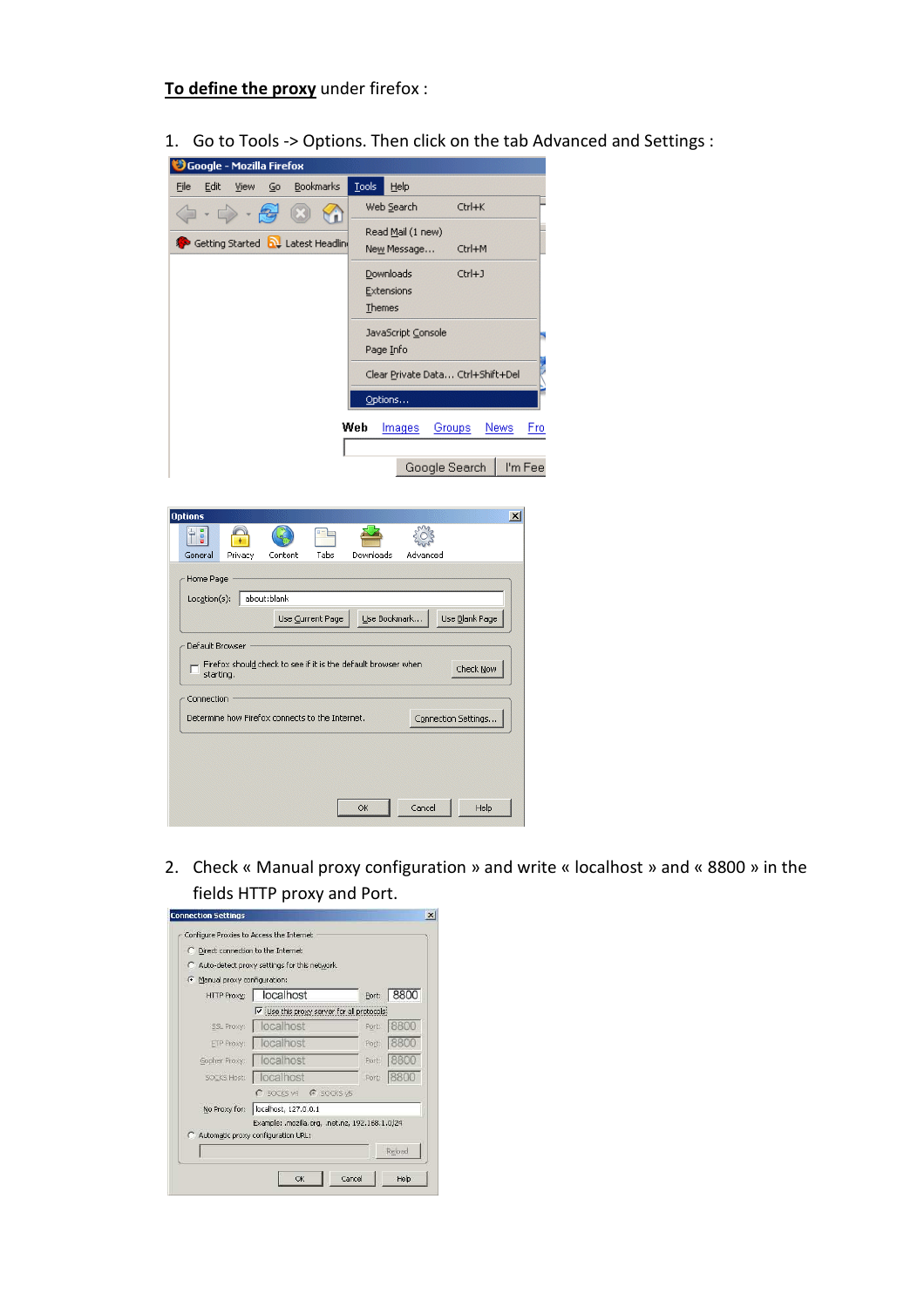Click on Ok to get back in Firefox.

Your browser is now configured to use Freezer. When you don't wish to use Freezer, just check the option « Direct connection to the Internet » to go back to your default configuration.

To know how to configure Internet Explorer click here: http://support.microsoft.com/kb/135982/

Note : Freezer works with every browser, is compatible, which support custom proxy settings.

## **III.2 Use of Freezer:**

1. Once the proxy switched on, launch Freezer. It must be started to download music. You can let it run in background.

|                                           |   | <b><i>SAMPANE CO.</i></b> |
|-------------------------------------------|---|---------------------------|
| édente *                                  |   | Rechercher<br>Dossiers    |
| C:\freezer                                |   |                           |
| on des fichiers                           | × | freezer                   |
| enommer ce fichier<br>éplacer ce fichier. |   |                           |

## 2. Go to a streaming music site, for instance jiwa.fm.

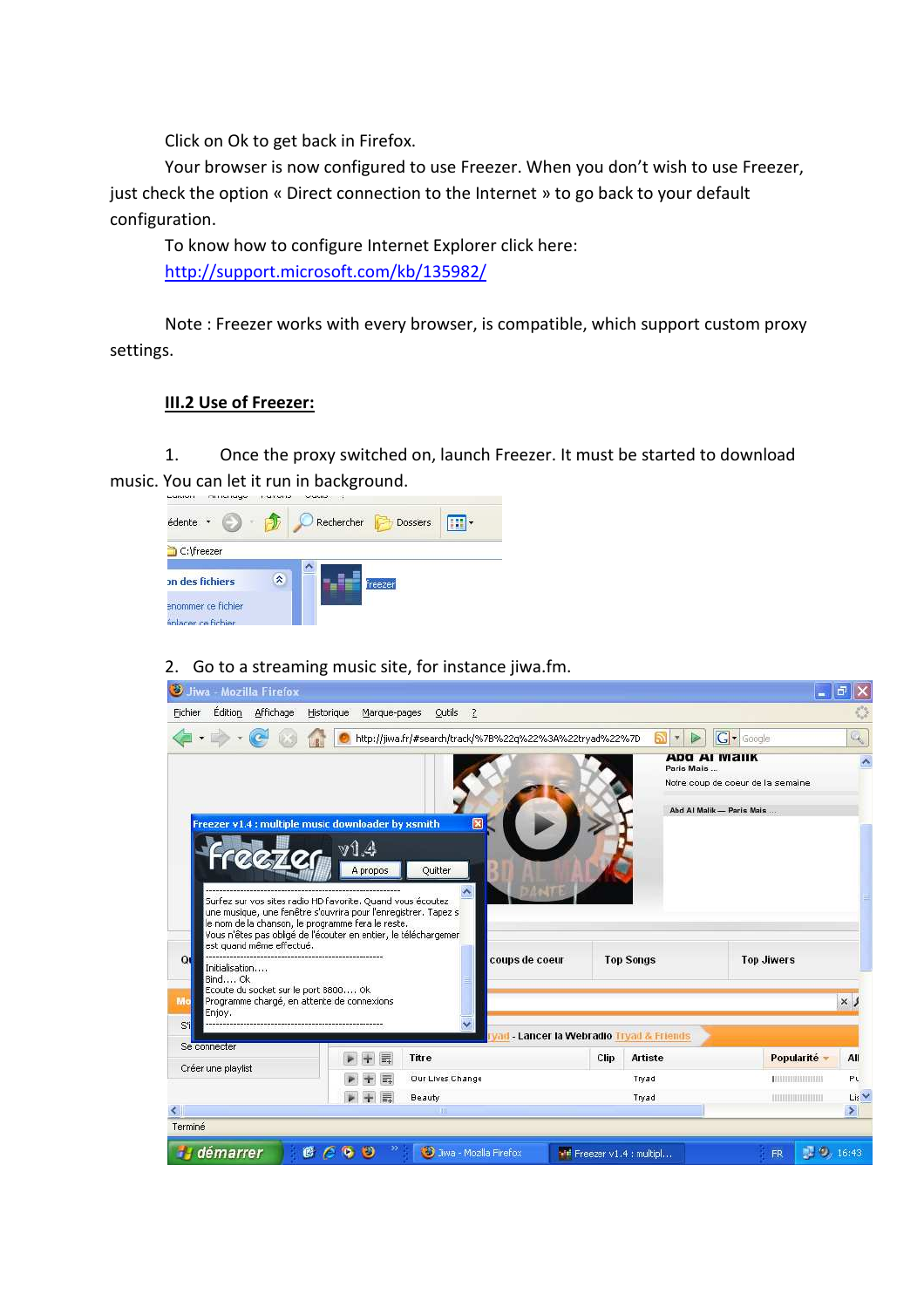3. Listen to a song. A window will appear to save the mp3 file. Click on « cancel » if you don't want to store it. (Just play it)

|                          |                         | Tryad - Our Lives Change - Jiwa - Mozilla Firefox |                 |                           |                                                                                                                                                                                 | $\Box$ e<br>$\  \times$    |
|--------------------------|-------------------------|---------------------------------------------------|-----------------|---------------------------|---------------------------------------------------------------------------------------------------------------------------------------------------------------------------------|----------------------------|
| <b>Enregistrer</b> sous  |                         |                                                   |                 | $\sqrt{?}$                |                                                                                                                                                                                 | $\ddot{\odot}$             |
| Enregistrer dans :       | Ma musique              | $\checkmark$                                      | $O$ $D$ $D$ $D$ |                           | $G \cdot$ Google<br>5X)<br>$\mathcal{R}$<br>P                                                                                                                                   | $\mathcal{L}_{\mathbf{c}}$ |
| Mes documents<br>récents | Échantillons de musique |                                                   |                 |                           |                                                                                                                                                                                 | $\hat{\phantom{a}}$        |
| 6<br>Bureau              |                         |                                                   |                 |                           | Tryad<br>Our Lives Change<br>$0m00s \leq 3m10s$                                                                                                                                 |                            |
| Mes documents            |                         |                                                   |                 |                           | Abd Al Malik - Paris Mais<br>Tryad - Our Lives Change<br><b>Tryad - Beauty</b><br>Tryad-I See                                                                                   |                            |
| Poste de travail         |                         |                                                   |                 |                           | Tryad - Witness<br>Tryad - Dance of the Urbanite<br>Tryad - Beauty (Holowach 9.11 Mix) (feat. Steven<br>Tryad - The Rising<br>Tryad - Beauty (Holowach Tears Mix) (feat. Stever |                            |
|                          | Nom du fichier :        | Tryad Our Lives Change                            | $\checkmark$    | Enregistrer               | > Sympa                                                                                                                                                                         | F                          |
| Favoris réseau           | Type:                   | Fichier mp3<br>artistes similaires                | Ÿ               | Annuler                   |                                                                                                                                                                                 | B                          |
|                          |                         |                                                   |                 |                           |                                                                                                                                                                                 |                            |
| $\leq$                   |                         | <b>LINE</b>                                       |                 |                           |                                                                                                                                                                                 | $\blacktriangleright$      |
| Terminé                  |                         |                                                   |                 |                           |                                                                                                                                                                                 |                            |
| démarrer                 |                         | 6690<br>Tryad - Our Lives Ch                      |                 | FF Freezer v1.4 : multipl | <b>FR</b>                                                                                                                                                                       | ■ 9, 16:45                 |

4. Once the title of the song is typed and entered, click on ok. The file is

downloaded. You can listen to other songs and download as many as you want meanwhile in the same way.

| S Tryad - Our Lives Change - Jiwa - Mozilla Firefox |                                                               |                         |                                                                                                                                                                                                                                                                                                                                              | $ \sigma$                |
|-----------------------------------------------------|---------------------------------------------------------------|-------------------------|----------------------------------------------------------------------------------------------------------------------------------------------------------------------------------------------------------------------------------------------------------------------------------------------------------------------------------------------|--------------------------|
| Édition<br>Fichier<br>Affichage                     | Historique<br>Marque-pages Outils ?                           |                         |                                                                                                                                                                                                                                                                                                                                              |                          |
|                                                     | http://jiwa.fr/#search/track/%7B%22q%22%3A%22tryad%22%7D      | 5N                      | G · Google<br>×                                                                                                                                                                                                                                                                                                                              | $\mathcal{A}_\mathbf{c}$ |
| <b>FREE THE MUSIC</b>                               |                                                               |                         |                                                                                                                                                                                                                                                                                                                                              | $\hat{\phantom{a}}$      |
|                                                     | 23.8 % - Tryad Our Lives Change.mp3  7608448 octets<br>Cacher | try Ad                  | <b>Tryad</b><br>Our Lives Change<br>$0m31s \leq 3m10s$<br>Abd Al Malik - Paris Mais<br><b>Tryad - Our Lives Change</b><br>Tryad - Beauty<br>Tryad - I See<br>Tryad - Witness<br>Tryad - Dance of the Urbanite<br>Tryad - Beauty (Holowach 9.11 Mix) (feat. Steven<br>Tryad - The Rising<br>Tryad - Beauty (Holowach Tears Mix) (feat. Stever |                          |
| Si vous aimez :<br>TRYAD                            | <b>RADIO</b><br>Découvrez des<br>artistes similaires          | r29<br>46 ans<br>France | > Sympa                                                                                                                                                                                                                                                                                                                                      | F                        |
| $\leq$                                              | <b>THE</b>                                                    |                         |                                                                                                                                                                                                                                                                                                                                              | $\rightarrow$            |
| Transfert des données depuis xads.zedo.com          |                                                               |                         |                                                                                                                                                                                                                                                                                                                                              |                          |
| il démarrer                                         | $\gg$<br>6600<br>Tryad - Our Lives Ch                         | <b>Milli</b> 2 freezer  | <b>FR</b>                                                                                                                                                                                                                                                                                                                                    | 0.19, 16:47              |